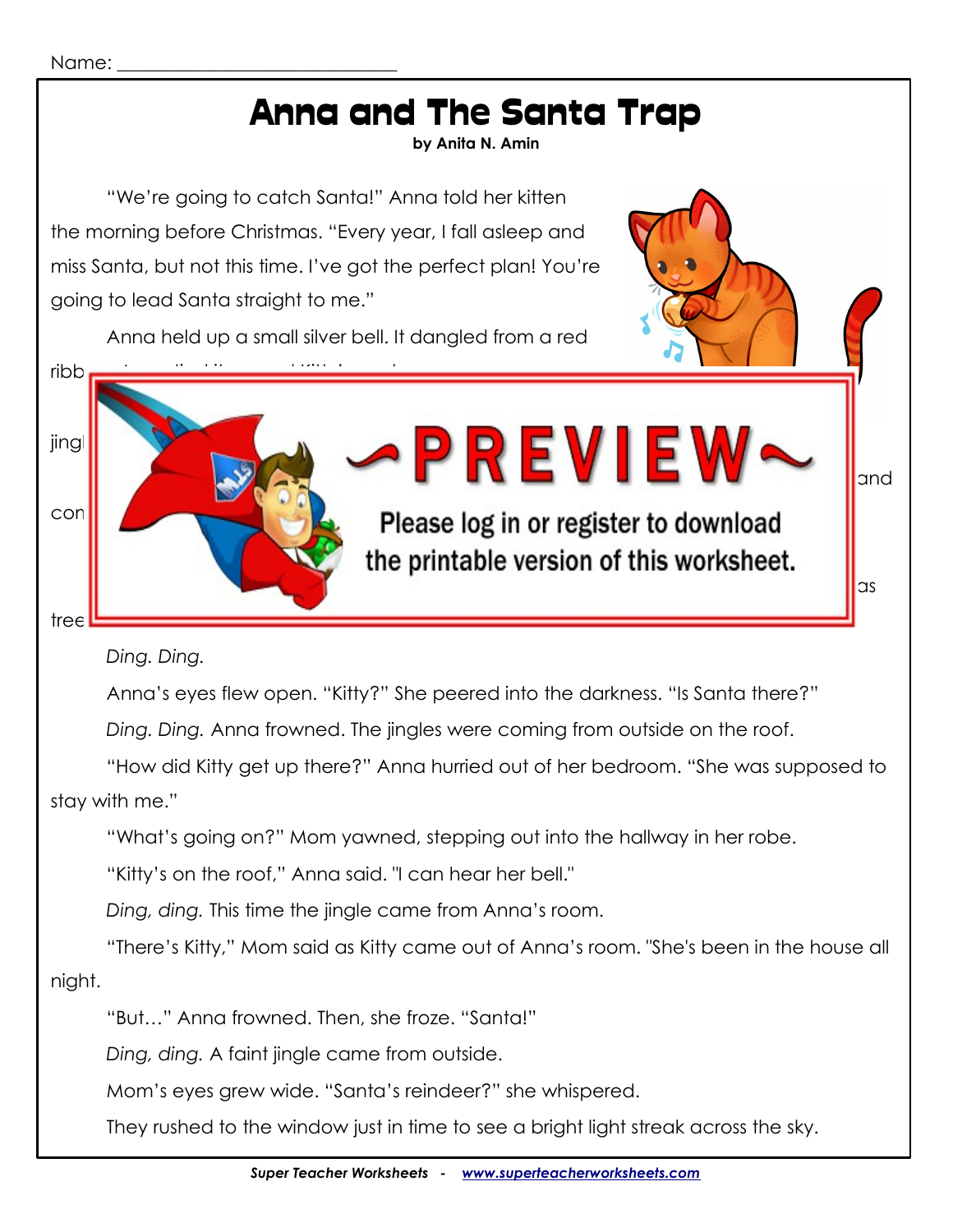

Name:

**5.** After Anna found Kitty what did she see when she heard another *ding* from outside?

\_\_\_\_\_\_\_\_\_\_\_\_\_\_\_\_\_\_\_\_\_\_\_\_\_\_\_\_\_\_\_\_\_\_\_\_\_\_\_\_\_\_\_\_\_\_\_\_\_\_\_\_\_\_\_\_\_\_\_\_\_\_\_\_\_\_\_\_\_\_\_\_\_\_\_\_\_\_

\_\_\_\_\_\_\_\_\_\_\_\_\_\_\_\_\_\_\_\_\_\_\_\_\_\_\_\_\_\_\_\_\_\_\_\_\_\_\_\_\_\_\_\_\_\_\_\_\_\_\_\_\_\_\_\_\_\_\_\_\_\_\_\_\_\_\_\_\_\_\_\_\_\_\_\_\_\_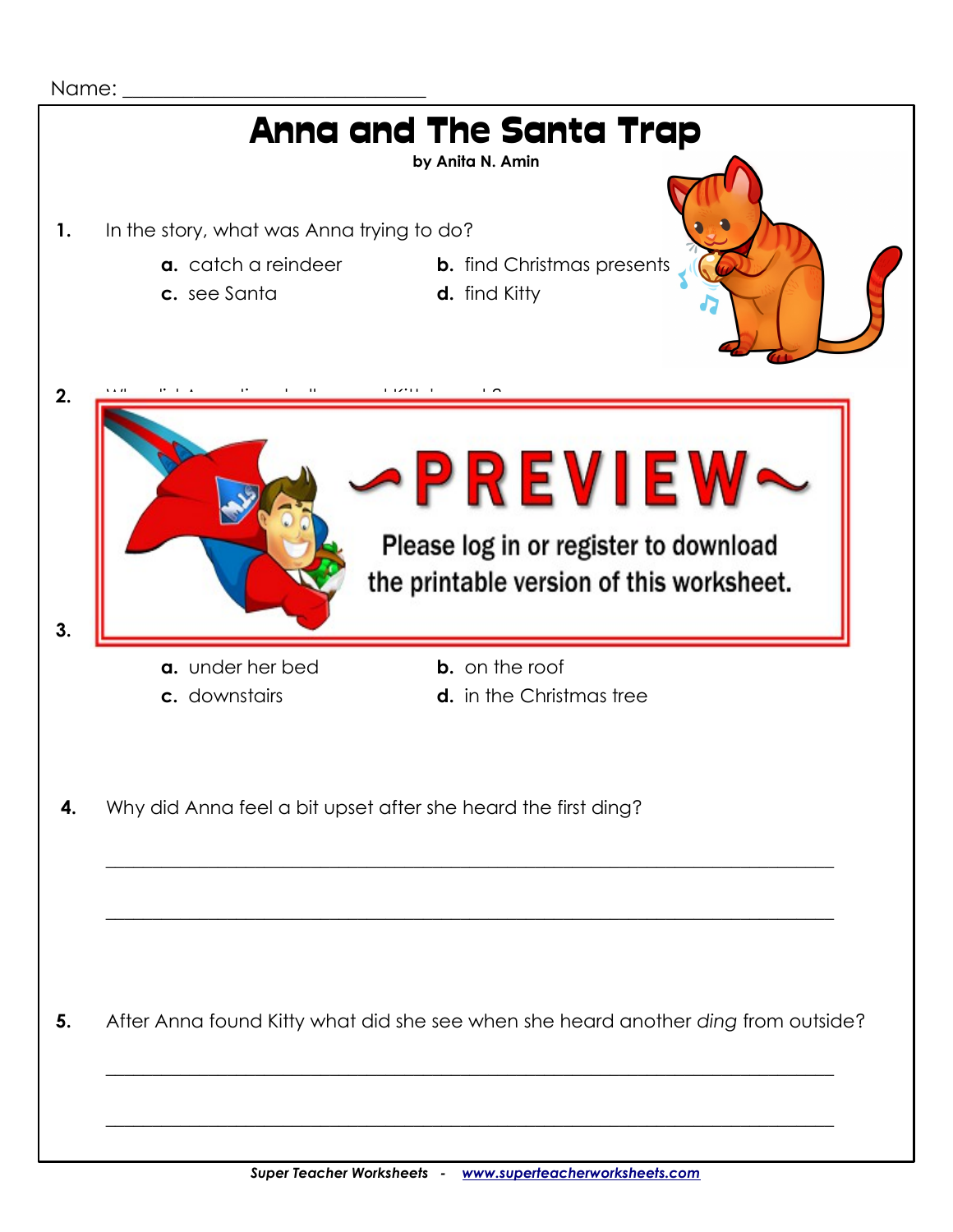Name:

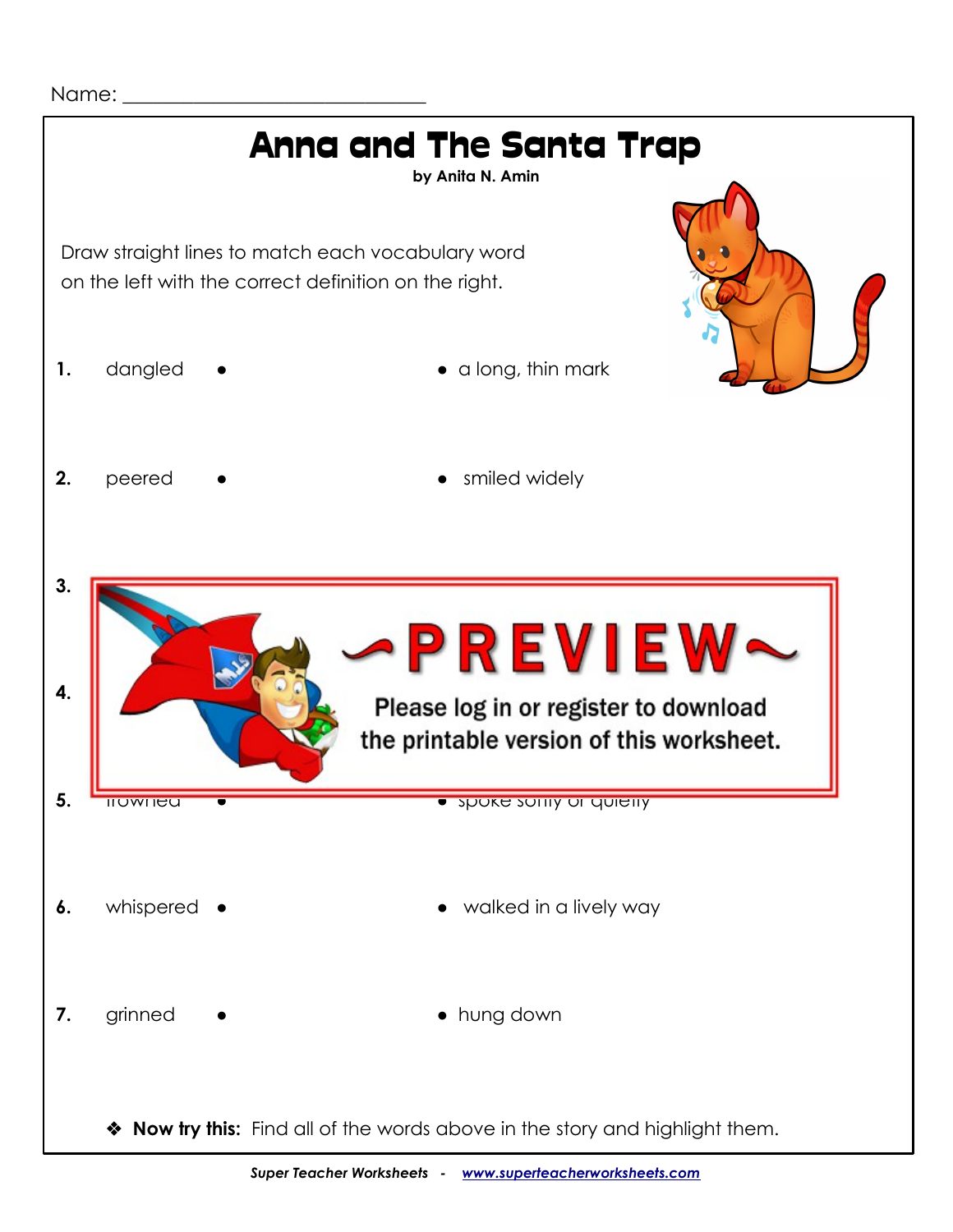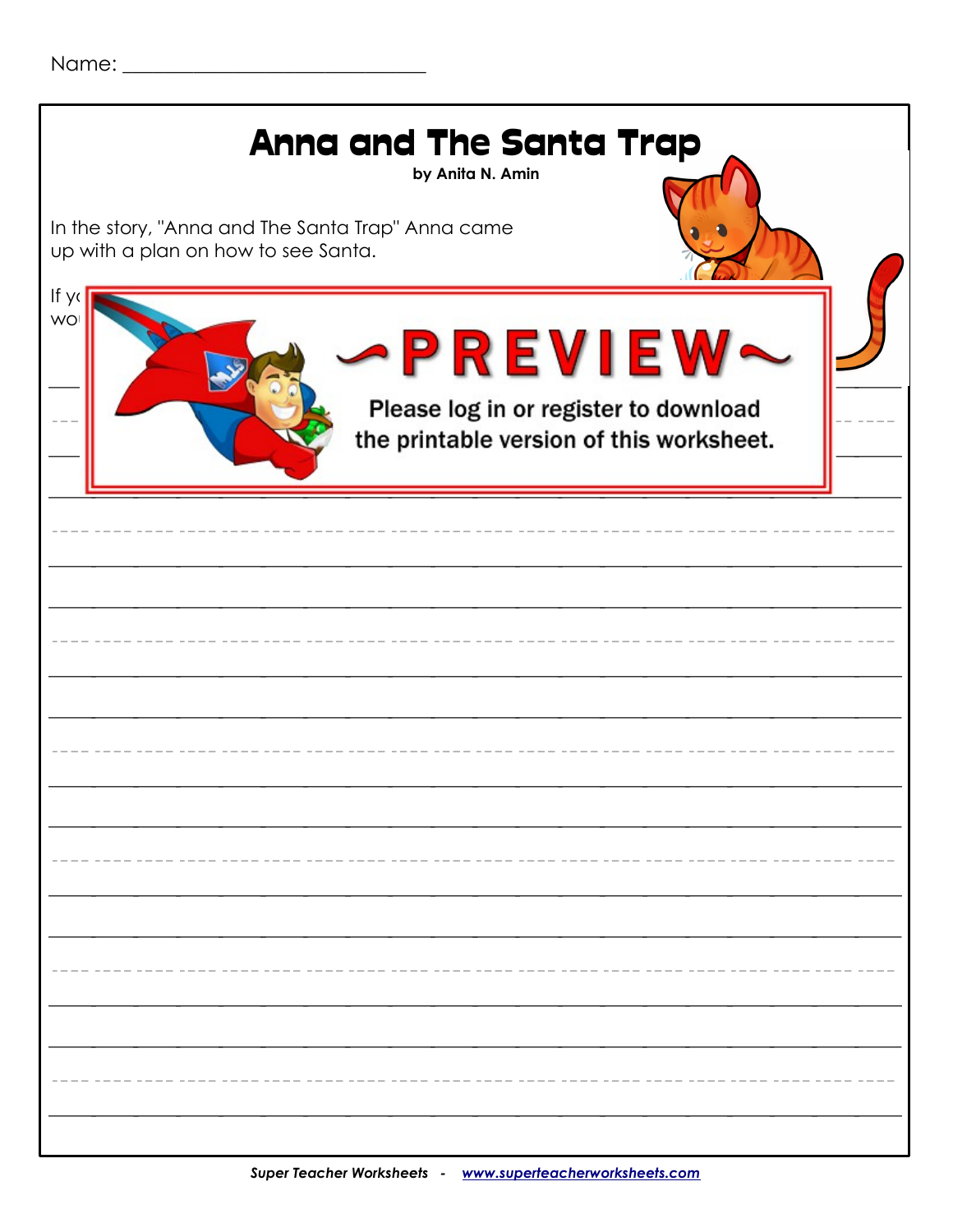## **ANSWER KEY**